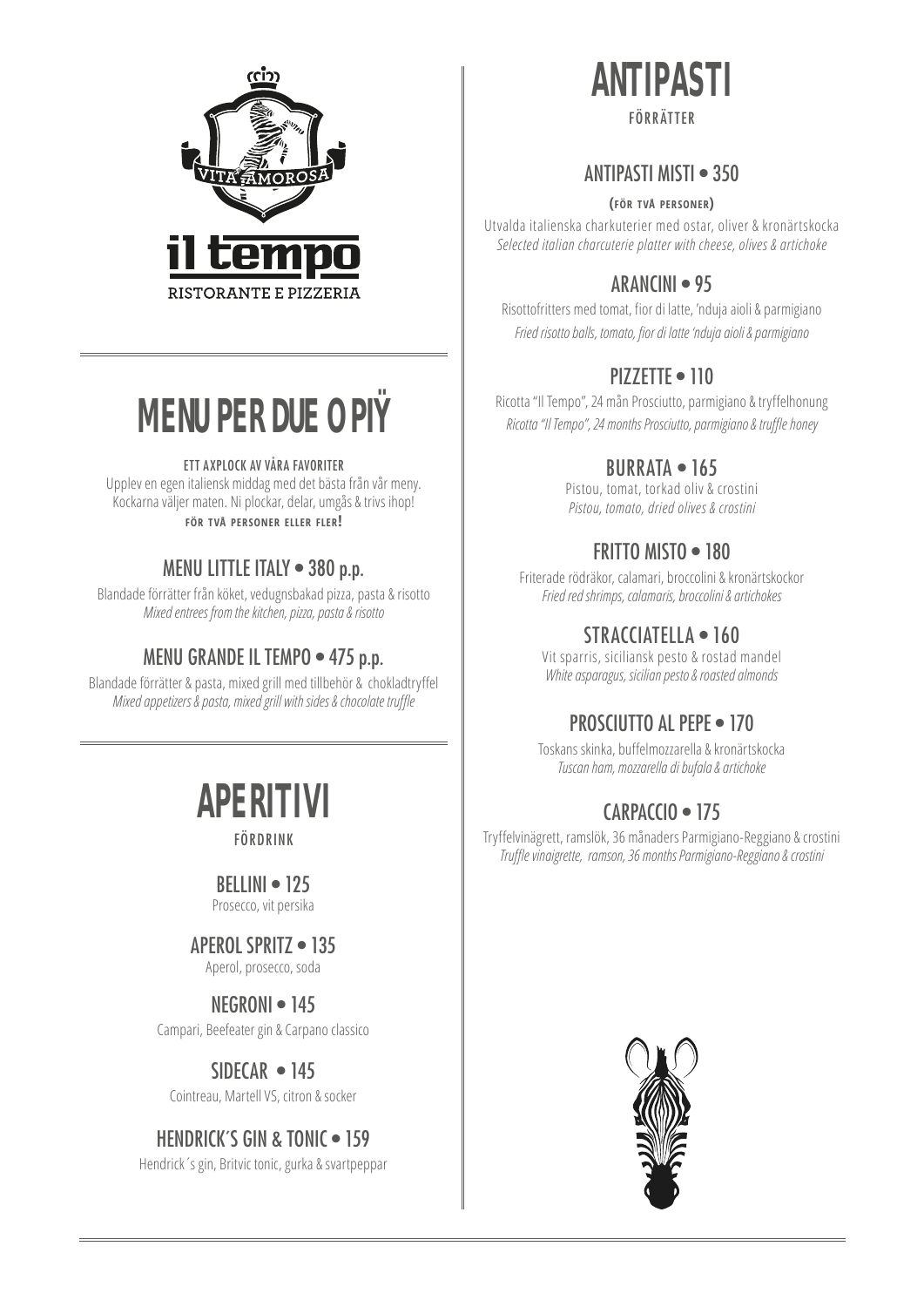# **PASTA**

#### VI BAKAR DAGLIGEN ALL PASTA FÖR HAND

#### SPAGHETTI CARBONARA • 210

Guanciale, svartpeppar, ägg, pecorino & Parmigiano-Reggiano *Guanciale, black pepper, egg, pecorino & Parmigiano-Reggiano*

### TAGLIATELLE AL LIMONE • 190

Citronsky, salvia, ramslök & burrata *Lemon jus, sage, ramson & burrata*

#### PAPPARDELLE RAGU . 220

Högrevsragu, rödvin, tomat, chili, vitlök, örter & Parmigiano-Reggiano *Beef ragu, red wine, tomato, chili, garlic, herbs & Parmigiano-Reggiano*

### LINGUINE • 255

Argentinska rödräkor, hummerfond, vitlök, chili & pangrattato *Argentinean red shrimps, lobsters stock, chili, garlic & bread crumbs*

#### MACCHERONI TARTUFO • 260

Svart tryffel, kammussla, citron & gräslök *Black truffle, scallop, lemon & chives* 

### AGNOLOTTI • 230

Citronricotta & mascarpone, brynt mandelsmör & grön sparris *Lemon ricotta & mascarpone, browned almond butter & green asparagus*



#### CHICKEN PARMIGIANA • 265

*Majsstekt kyckling, tomat, mozzarella, parmesan & basilika Corn fried chicken, tomato, mozzarella, parmesan & basil*

### BRASATO AL MAIALE • 280

Marsalabräserad griskind, jordärtskocka & tryffel *Marsala braised pork cheek, sunchoke & truffle*

#### MFI AN7ANF • 220

#### **(går att få vegansk / can be made vegan)**

Aubergine, tomat, vitlök, parmesan & mozzarella *Eggplant, tomato, garlic, parmesan & mozzarella*

#### RISOTTO BIANCO • 245

Parmesanrisotto, sparris, jordärtskocka & tryffelvinägrett *Parmesan risotto, asparagus, sunchoke & truffle vinaigrette* 

#### BRANZINO • 295

Grillad havsabborre, friterad kronärtskocka & mynta chimichurri Grilled sea bass, fried artichokes & mint chimichurri

## ENTRECOTE ALLA GRIGLIA • 325

Grön sparris, rostad parmesandressing, grillad citron & rödvinssås *Green asparagus, roasted parmesan dressing, lemon & red wine sauce*

# **CONTORNI**

#### INSALATA MISTA • 50

Citronzest, olivolja, balsamico, parmigiano & rostade mandlar *Lemon zest, evoo, balsamico, parmigiano & roasted almonds*

#### PATATA • 50

Friterad potatis & tryffelaioli *Fried potatoes & truffle aioli*

## BROCCOLINI • 60

Broccolini, vitlök, chili & parmesan *Broccolini, garlic, chili & parmesan*

### PASTA ALFREDO · 50

Tagliatelle, smör & parmesan *Tagliatelle, butter & parmesan*

## POMODORO • 60

Bakade tomater, silverlök & vinägrett *Baked tomatoes, onion & vinaigrette*

# CAVALO NERO • 50

Svartkålssallad, pecorino & brödsmul *Black kale salad, pecorino & bread crumbs*

#### **ÄR DU ALLERGISK? DU KAN ALLTID FRÅGA OSS OM INNEHÅLLET I MATEN!**

Tapeterna är designade av Flora Scalamandré på 1930-talet. Hon blev berömd för dessa, samt formgivningen av Waldorf Astoria Hotel i New York.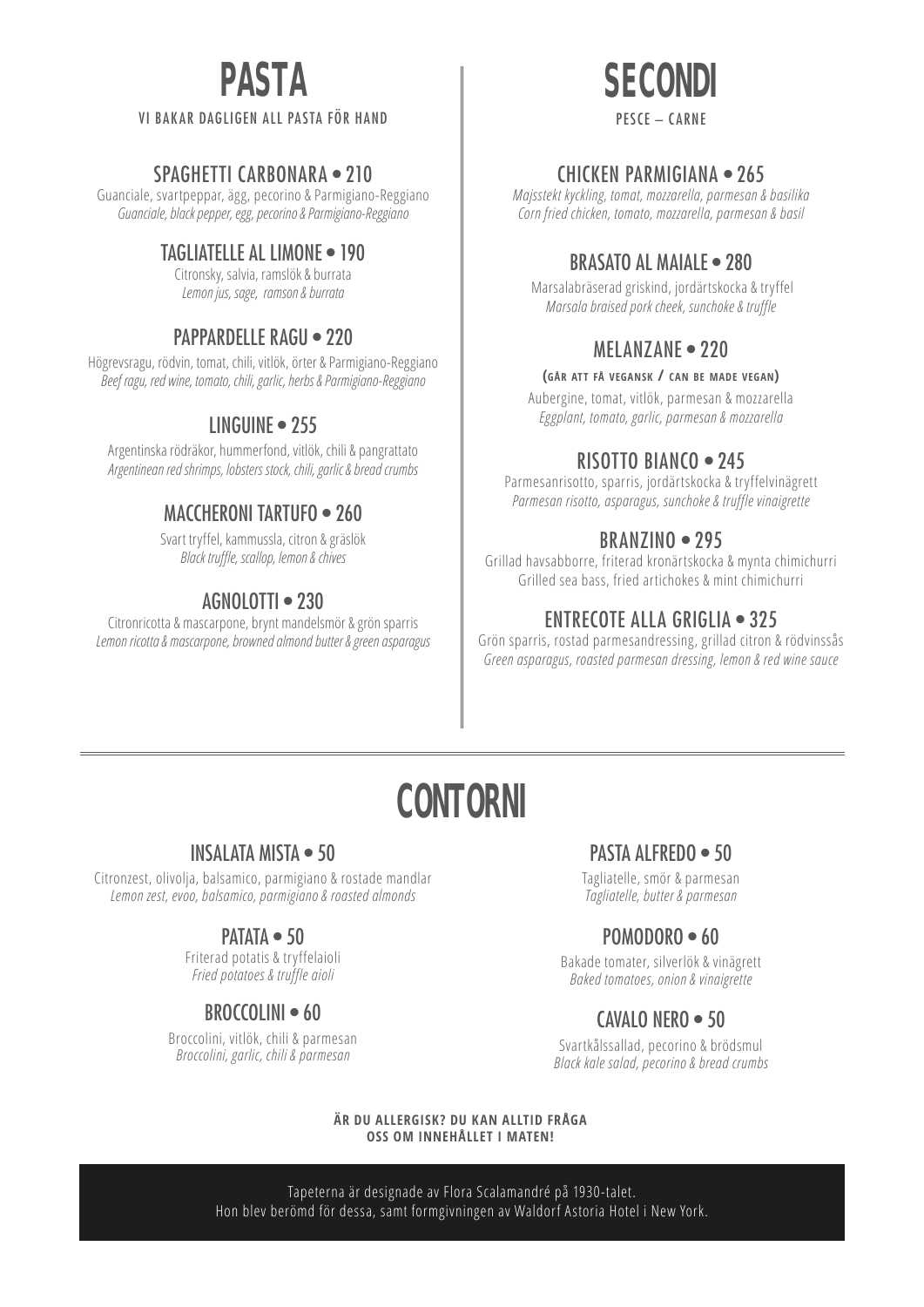# **PIZZA**

#### PIZZA DALLA FORNO A LEGNA

## MARGHERITA • 165

#### **(går att få vegansk / can be made vegan)**

Burrata, tomat, basilika & parmesan *Burrata, tomato, basil & parmesan*

### SALSICCIA • 185

Salsiccia, fior di latte, parmesan, karamelliserad lök, picklad fänkål, chili & vitlök *Salsiccia, fior di latte, parmesan, caramelized onions, pickled fennel, chili & garlic*

#### VEGETARIANA • 180

#### **(går att få vegansk / can be made vegan)**

Kronärtskocka, paprika, lök, oliver, zucchini, tomatsås, fior di latte, parmesan & ruccola *Artichoke, peppers, onions, olives, zucchini, tomato sauce, fior di latte, parmesan & arugula*

#### PEPPERONI • 185

Pepperoni, tomatsås, fefferoni & fior di latte *Pepperoni, tomato sauce, fefferoni & fior di latte* 

### $STFIIA \bullet 210$

Prosciutto, tryffelmascarpone, kronärtskocka, färsk tomat, ruccola, parmesan & buffelmozzarella *Prosciutto, truffle mascarpone, artichokes, fresh tomatoes, rucolla parmesan & buffalo mozzarella*

#### DIAVOLA • 180

Spianata Romana, rostad lök & paprika, fior di latte, tomat & spenat *Spinata Romana, roasted onion, pepper, fior di latte, tomato & spinache*

# **DOLCI** LA NOSTRA PASTICCERIA

### TIRAMISÚ • 100

Vår klassiska tiramisú *Our classic tiramisú*

#### GELATO / SORBETTO • 100

Kvällens glass / sorbetcoupe *Tonight´s ice crem / sorbet coupe*

#### PANNA COTTA · 110

Mascarpone- & vaniljpannacotta, jordgubbar & jordgubbssorbet Mascarpone- & vanilla panna cotta, strawberries & sorbet

#### MERINGA • 120

Seg maräng, pistageglass, lemon curd & apelsin *Meringue, pistachio ice cream, lemon curd & orange salad*

#### AFFOGATO • 120

Hasselnötsglass, espresso & amaro *Hazelnut ice cream, espresso & amaro*

#### TARTUFO DI CIOCCOLATO • 50

Chokladtryffel *Chocolate truffle*

### L'ULTIMO AIUTO • 145

(Sista hjälpen.) Tryffel, valfritt kaffe & 3 cl grappa *(Last help.) Truffle, coffee & 3 cl grappa*

#### FORMAGGI · 75

1 bit ost med fikon & tryffelhonung *1 bite of cheese with figs & truffle honey*

# **VINI DOLCI**

2021 MOSCATI DI ASTI, CERETTO 25/CL 2018 GRANELLO BARONE RICASOLI 25/CL 2011 VIN SANTO DI BARONE RICASOLI 30/CL 2017 CA 'VENDRI RECIOTO, VILLE DI ANTANÈ 25/CL

**VI HAR ÄVEN VEGANSKA ALLTERNATIV, FRÅGA GÄRNA DIN SERVITÖR VAD SOM SERVERAS IDAG.**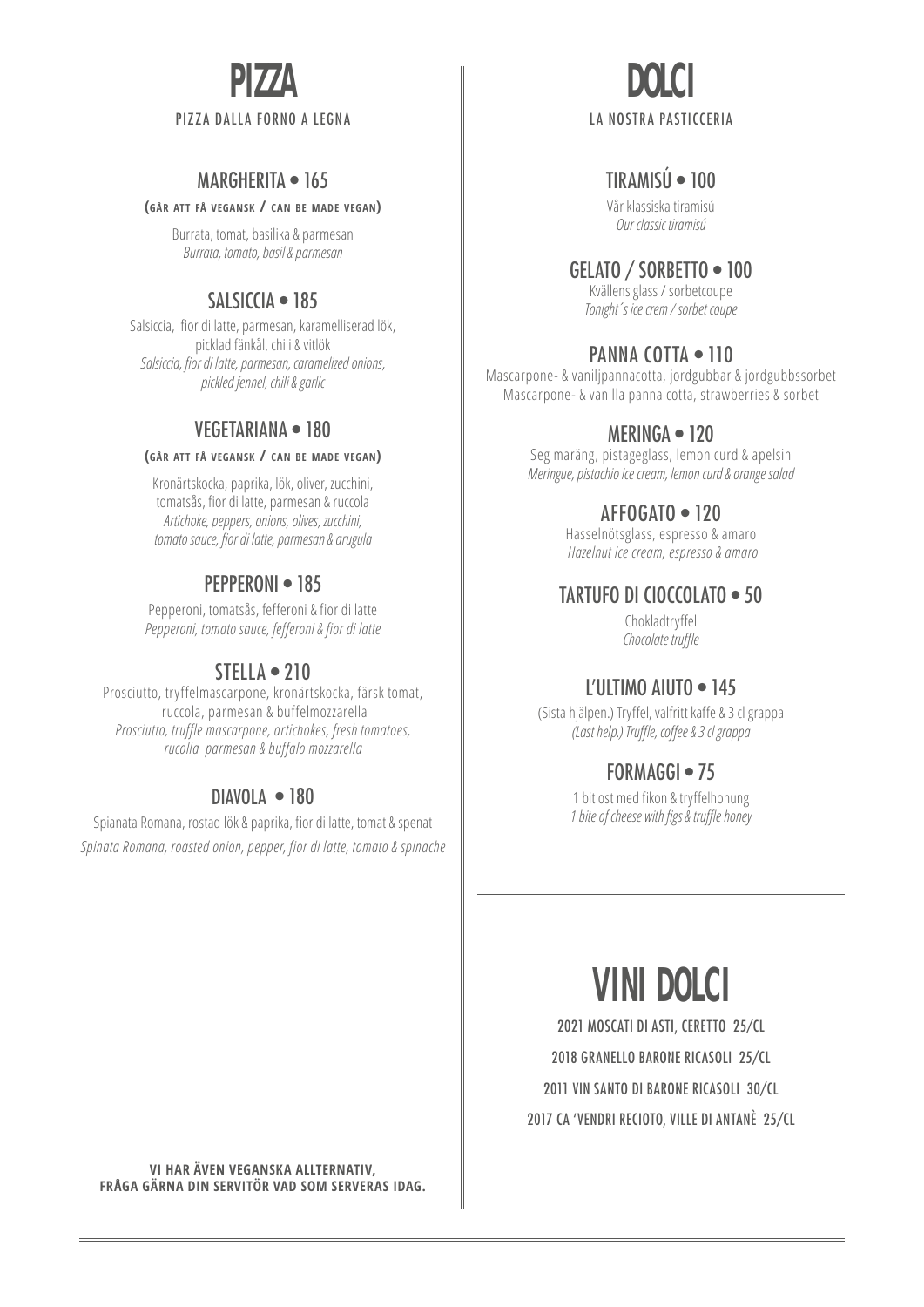# **SPUMANTI**

| NV - SPUMANTI DELLA CASA         | 110/620   |
|----------------------------------|-----------|
| 2017 - ALTA LANGA, FONTANAFREDDA | 140 / 795 |
| 2012 - FERRARI PERLÉ TRENTODOC   | 995       |

# **BIRRE**

### ALLA SPINA – ÖL PÅ FAT

| <b>BIRRA PORETTI</b>              | 74 |
|-----------------------------------|----|
| <b>CARLSBERG EXPORT</b>           | 69 |
| <b>BOTTIGLIA - ÖL PÅ FLASKA</b>   |    |
| PERONI NASTRO AZZURRO             | 82 |
| PERONI NASTRO AZZURRO GLUTEN FREE | 82 |
| <b>CARLSBERG HOF</b>              | 68 |
| <b>BROOKLYN IPA</b>               | 88 |
| <b>BROOKLYN LAGER</b>             | 86 |
|                                   |    |

# **VINO BIANCO**

## TOSCANA - PIEMONTE - MARCHE - SICILIA 2021 VERMENTINO, MASSERIA BORGO DEI TRULLI 125 / 605 2019 I SISTRI CHARDONNAY, FATTORIA DI FELSINA 175 / 835 2018 TORRICELLA, BARONE RICASOLI 815 2021 VERMENTINO, LA SPINETTA 825 2020 VAL DI TANA ROERO ARNEIS, FONTANAFREDDA 145 / 695 2016 MARIN RIESLING NASCETTA, FONTANAFREDDA 155 / 745 2018 VISTAMARE CA'MARCANDA, GAJA 1 195 2017 ROSSJ - BASS, GAJA 1 395 2015 GAIA & REY , GAJA 2 995 2016 PLENIO VERDICCHIO, UMANI RONCHI 865 2016 LE BUSCHE, UMANI RONCHI 865 2020 SCALUNERA ETNA BIANCO, TERRA MORRA 995

#### FRIULI - TRENTINO - ALTO ADIGE - PUGLIA

| 2020 SAUVIGNON BLANC, LA BUSE DAL LÔF              | 155 / 745 |
|----------------------------------------------------|-----------|
| 2020 MASO DI MEZZO PINOT GRIGIO, MEZZACORONA       | 120 / 585 |
| 2020 VERDDICHIO DEI CASTELLI DI JESI, UMANI RONCHI | 525       |
| 2020 PINOT GRIGIO RISERVA, MEZZACORONA             | 635       |
| 2020 COSTA CHARDONNAY, CANTINE DUE PALME           | 105 / 495 |
| 2021 ZIBBIBIO "GIBELÈ", CANTINE PELLEGRINO         | 695       |
| 2020 SOAVE CLASSICO, GINI                          | 695       |
| 2020 DONNA DI CALIANO CHARDONNAY                   | 555       |

# **BEVANDE ANALCOLICHE**

#### **ALKOHOLFRITT**

| NOSECCO NON ALCOHOLIC SPARKLING WINE      | 60/195 |
|-------------------------------------------|--------|
| JACOB'S CREEK UNVINED RIESLING / SHIRAZ   | 55/175 |
| CARLSBERG NON ALCOHOLIC                   | 45     |
| <b>SAN PELLEGRINO 50CL</b>                | 49     |
| <b>SAN PELLEGRINO 75CL</b>                | 69     |
| SAN PELLEGRINO ARANCIATA ROSSO / LIMONATA | 49     |
| PEPSI - PEPSI MAX - ZINGO - 7UP           | 39     |

# **VINO ROSSO** PIEMONTE

| 2020 BARBERA D'ALBA, CRAVANZOLA                          | 125/595    |         |
|----------------------------------------------------------|------------|---------|
| 2019 NEBBIOLO D'ALBA, CRAVANZOLA                         | 145 / 715  |         |
| 2020 LANGHE ROSSO, GIACOMO BORGOGNO                      |            | 655     |
| 2020 BARBERA D'ALBA SUPERIORE, GIACOMO BORGOGNO          |            | 885     |
| 2018 NO NAME, GIACOMO BORGOGNO                           |            | 1 195   |
| 2018 BAROLO CLASSICO, GIACOMO BORGOGNO                   |            | 1 3 9 5 |
| 2012 BAROLO RISERVA, GIACOMO BORGOGNO                    |            | 1795    |
| 1982 BAROLO RISERVA, GIACOMO BORGOGNO                    |            | 4 4 9 5 |
| 2018 BARBERA D'ALBA, CASCINA RABAGLIO                    |            | 725     |
| 2017 BAROLO CLASSICO, CASCINA RABAGLIO                   | 215 / 1045 |         |
| 2015 BARBERA D'ALBA, BRUNO GIACOSA                       |            | 1495    |
| 2019 BARBERA D'ALBA, BRUNO GIACOSA                       |            | 1 2 9 5 |
| 2014 BARBARESCO, BRUNO GIACOSA                           |            | 2995    |
| 2019 CA DI PIAN BARBERA D'ASTI, LA SPINETTA              |            | 975     |
| 2019 LANGHE NEBBIOLO, LA SPINETTA                        |            | 1 0 3 5 |
| 2017 BAROLO VIGNETO GARETTI, LA SPINETTA                 |            | 1495    |
| 2007 BRICCO DELLA BIGOTTA BARBERA D'ASTI, GIACOMO BRAIDA |            | 1795    |
| 2020 PIANA BARBERA D'ALBA, CERETTO                       |            | 995     |
| 2019 BERNARDINA NEBBIOLO D'ALBA, CERETTO                 |            | 1095    |
| 2017 BARBARESCO, CERETTO                                 |            | 1495    |
| 2017 BAROLO, CERETTO                                     |            | 1 5 9 5 |
| 2016 BAROLO TORTONIANO, MICHELE CHIARLO                  |            | 1 3 9 5 |
| 2016 BAROLO CANNUBI, MICHELE CHIARLO                     |            | 1695    |
| 2015 BARBARESCO CURRÀ, SOTTIMANO                         |            | 1995    |
| 2007 BAROLO ROCCHE DELL' ANNUZIATA TORRIGLIONE, VOERZIO  |            | 2995    |
| 2010 BAROLO TORRIGLIONE 1,5L, VOERZIO                    |            | 5 2 9 5 |
| 2011 BAROLO SARMASSA 1,5L, VOERZIO                       |            | 6995    |
| 2014 BAROLO ENRICO VI, CORDERO DI MONTEZEMOLO            |            | 1895    |
| 2013 BARBARESCO SORI TILDIN, GAJA                        |            | 4995    |
| 1996 VIGNA LA ROSA BAROLO, FONTANAFREDDA                 |            | 2895    |
| 1998 VIGNA LA ROSA BAROLO, FONTANAFREDDA                 |            | 2895    |
|                                                          |            |         |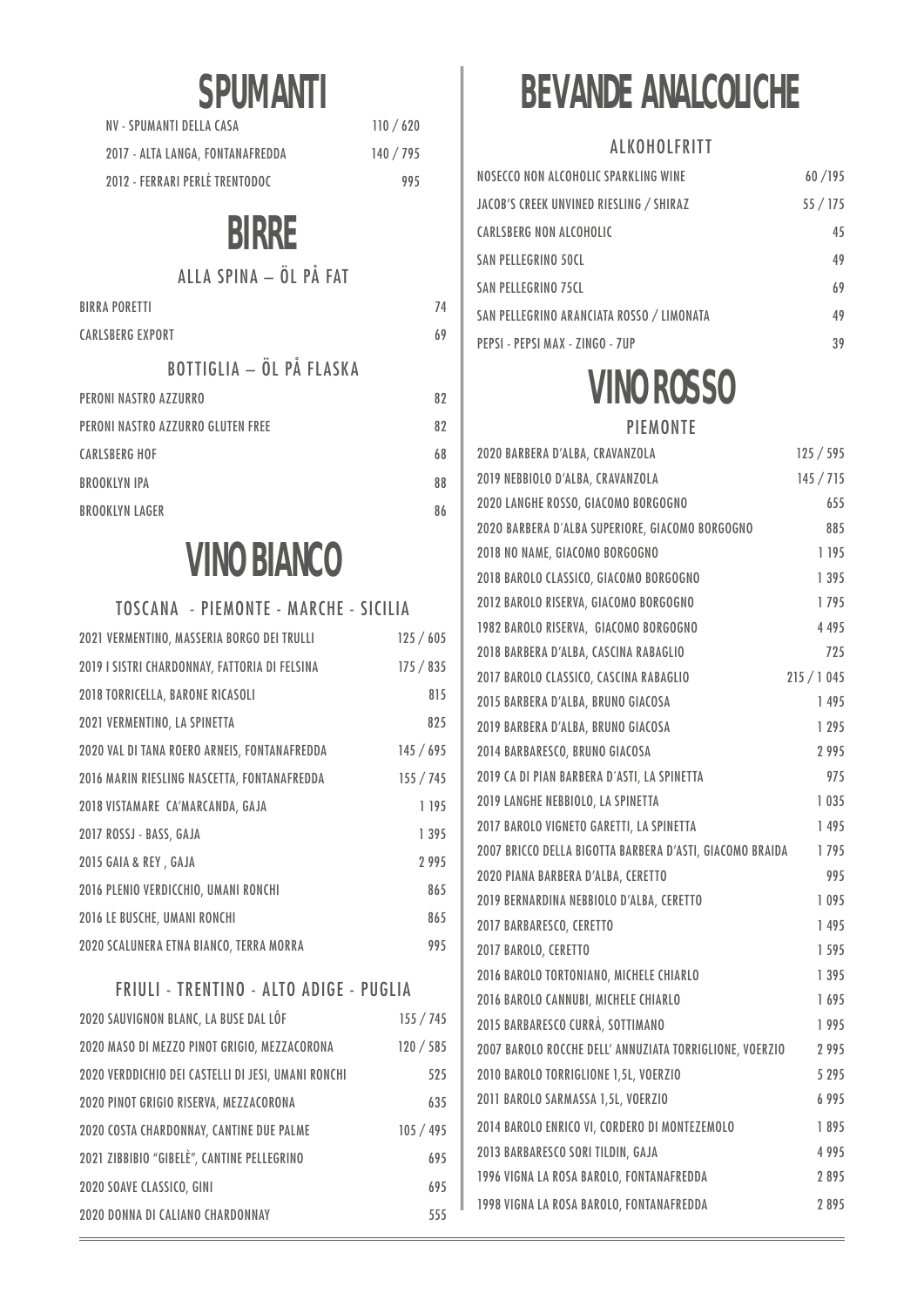### PIEMONTE

| 2017 LANGHE NEBBIOLO, GUISEPPE MASCARELLO         | 1 245   |
|---------------------------------------------------|---------|
| 2018 BARBARESCO AUTINBEJ, CA 'DEL BAIO            | 1 175   |
| 2017 LANGHE NEBBIOLO, GUISEPPE MASCARELLO         | 1 2 4 5 |
| 2020 LANGHE NEBBIOLO, PAOLO SCAVINO               | 895     |
| 2017 BAROLO, PAOLO SCAVINO                        | 1 2 9 5 |
| 2016 BAROLO CAROBRIC, PAOLO SCAVINO               | 1995    |
| 2019 BARBERA D'ALBA "VIGNA SERRABOELLA". CIGLIUTI | 995     |
| <b>2020 LANGHE NEBBIOLO, CIGLIUTI</b>             | 1095    |
| <b>2018 BARBARESCO SERRABOELLA</b>                | 1695    |

#### **TOSCANA**

| <b>2020 CHIANTI DI BARONE RICASOLI</b>                    | 120 / 575 |
|-----------------------------------------------------------|-----------|
| 2019 BROLIO CHIANTI CLASSICO, BARONE RICASOLI             | 755       |
| 2018 BROLIO CHIANTI CLASSICO RISERVA, BARONE RICASOLI     | 1095      |
| 2019 ANTICO FEUDO DELLA TRAPPOLA, BARONE RICASOLI         | 725       |
| 2007 CASALFERRO, BARONE RICASOLI                          | 1 2 9 5   |
| 2013 COLLEDILÁ, BARONE RICASOLI                           | 1 2 9 5   |
| 2016 CASTELLO DI BROLIO CHIANTI CLASSICO, BARONE RICASOLI | 1 295     |
| 2019 ROSSO DI MONTALCINO, VILLA AL CORTILE                | 795       |
| 2015 BRUNELLO DI MONTALCINO, VILLA AL CORTILE             | 1 2 9 5   |
| 2018 VINO NOBILE DI MONTEPULCIANO, POLIZIANO              | 975       |
| 2016 CHIANTI CLASSICO, VALIANO                            | 735       |
| 2018 POGGIO TEO CHIANTI CLASSICO, VALIANO                 | 825       |
| 2015 GRAN SELEZIONE CHIANTI CLASSICO, VALIANO             | 995       |
| 2020 PELOFINO, FATTORIA LE PUPILLE                        | 120 / 595 |
| 2018 SAFFREDI, FATTORIA LE PUPILLE                        | 1995      |
| 2016 CASANOVA CHIANTI RISERVA, LA SPINETTA                | 995       |
| 2019 ALTESINO ROSSO IGT                                   | 155 / 755 |
| 2016 BRUNELLO DI MONTALCINO, ALTESINO                     | 1 495     |
| 2016 BRUNELLO DI MONTALCINO MONTOSOLI, ALTESINO           | 1895      |
| 2011 BRUNELLO DI MONTALCINO, FULIGNI                      | 1795      |
| 2013 BRUNELLO DI MONTALCINO SUGARILLE, GAJA               | 2 195     |
| 2012 BRUNELLO DI MONTALCINO 1,5L, CUPANO                  | 3 2 9 5   |
| 2016 BRUNELLO DI MONTALCINO, CASANOVA DI NERI             | 1 3 9 5   |
| 2012 MESSORIO, LE MACCHIOLE                               | 2895      |
| 2013 MESSORIO, LE MACCHIOLE                               | 2895      |
| 2014 MESSORIO, LE MACCHIOLE                               | 2795      |
| 2019 PEPPOLI, MARCHESI ANTINORI                           | 695       |
| 2018 CHIANTI CLASSICO RISERVA, MARCHESI ANTINORI          | 1 0 3 5   |
| 2018 TIGNANELLO 1,5L, MARCHESI ANTINORI                   | 3995      |
| 2019 GUADO AL TASSO, MARCHESI ANTINORI                    | 1995      |
| 2013 MATAROCCHIO TENUTA GUADO AL TASSO, MARCHESI ANTINORI | 4995      |
| 2018 SASSICAIA, TENUTA SAN GUIDO                          | 4 0 0 0   |
| 2016 ORNELLAIA, TENUTA DELL ORNELLAIA                     | 3500      |
|                                                           |           |

| 2007 MASSETO, TENUTA DELL ORNELLAIA          | 7995    |
|----------------------------------------------|---------|
| 2019 BRANCAIA TRE, CASA BRANCAIA             | 655     |
| 2018 BRANCAIA NO2, CASA BRANCAIA             | 945     |
| 2017 CHIANTI CLASSCIO RISERVA, CASA BRANCAIA | 1 195   |
| 2017 ILATRAIA, CASA BRANCAIA                 | 1 3 9 5 |
| 2017 IL BLU, CASA BRANCAIA                   | 1 535   |

#### ABRUZZO - UMBRIA

| 2020 PODERE MONTEPULCIANO, UMANI RONCHI         | 115 / 535 |
|-------------------------------------------------|-----------|
| 2017 CÚMARO MONTEPULCIANO RISERVA, UMANI RONCHI | 935       |
| 2020 MONTEPULCIANO D'ABRUZZO CIRELLI LA COLLINA | 695       |
| 2018 MONTEFALCO ROSSO, ARNALDO CAPRAI           | 695       |
| 2015 MONTEFALCO ROSSO RISERVA, ARNALDO CAPRAI   | 1095      |

#### TRENTINO - LIGURIA - FRIULI - VENETO

| 2018 NEROFINO, CASTEL FIRMIAN                   | 125/615 |
|-------------------------------------------------|---------|
| 2018 AUXO COLI DI LUNI, CANTINE LUNAE           | 755     |
| 2017 SCHIOPPETINO, LA BUSE DAL LÔF              | 895     |
| 2017 VALPOLICELLA RIPASSO, AMASOLE              | 145/695 |
| 2018 VALPOLICELLA CLASSICO, SALVATERRA          | 745     |
| 2011 AMARONE CLASSICO, SALVATERRA               | 1 2 5 5 |
| 2015 AMARONE VALPOLICELLA RISERVA, MUSELLA      | 1495    |
| 2009 AMARONE DELLA VALPOLICELLA, BERTANI        | 1795    |
| 2009 CAMPOLONGO DI TORBE AMARONE CLASSICO, MASI | 1995    |

#### PUGLIA - SICILIA - SARDEGNA

| 2020 STEMMARI PINOT NOIR, MEZZACORONA          | 120 / 575 |
|------------------------------------------------|-----------|
| 2020 COSTA NEGROAMARO, CANTINE DUE PALME       | 105 / 495 |
| 2020 PRIMITIVO DI MANDURIA, CANTINE DUE PALME  | 135 / 655 |
| 2019 MONTESSU, AGRICOLA PUNICA                 | 685       |
| 2020 CONTRASTO ROSSO NERO D'AVOLA, MEZZACORONA | 115 / 555 |
| 2018 RINAZZO SYRAH, CANTINE PELLEGRINO         | 735       |
| 2020 DE'AETNA, TERRA COSTANTINO                | 145/695   |
| 2020 CAURU ETNA ROSSO, TORRE MORRA             | 745       |
| 2018 SCALUNERA ETNA ROSSO, TORRE MORRA         | 9195      |

# **VINO ROSATO**

2021 ALBIA ROSÉ, BARONE RICASOLI 115 / 555